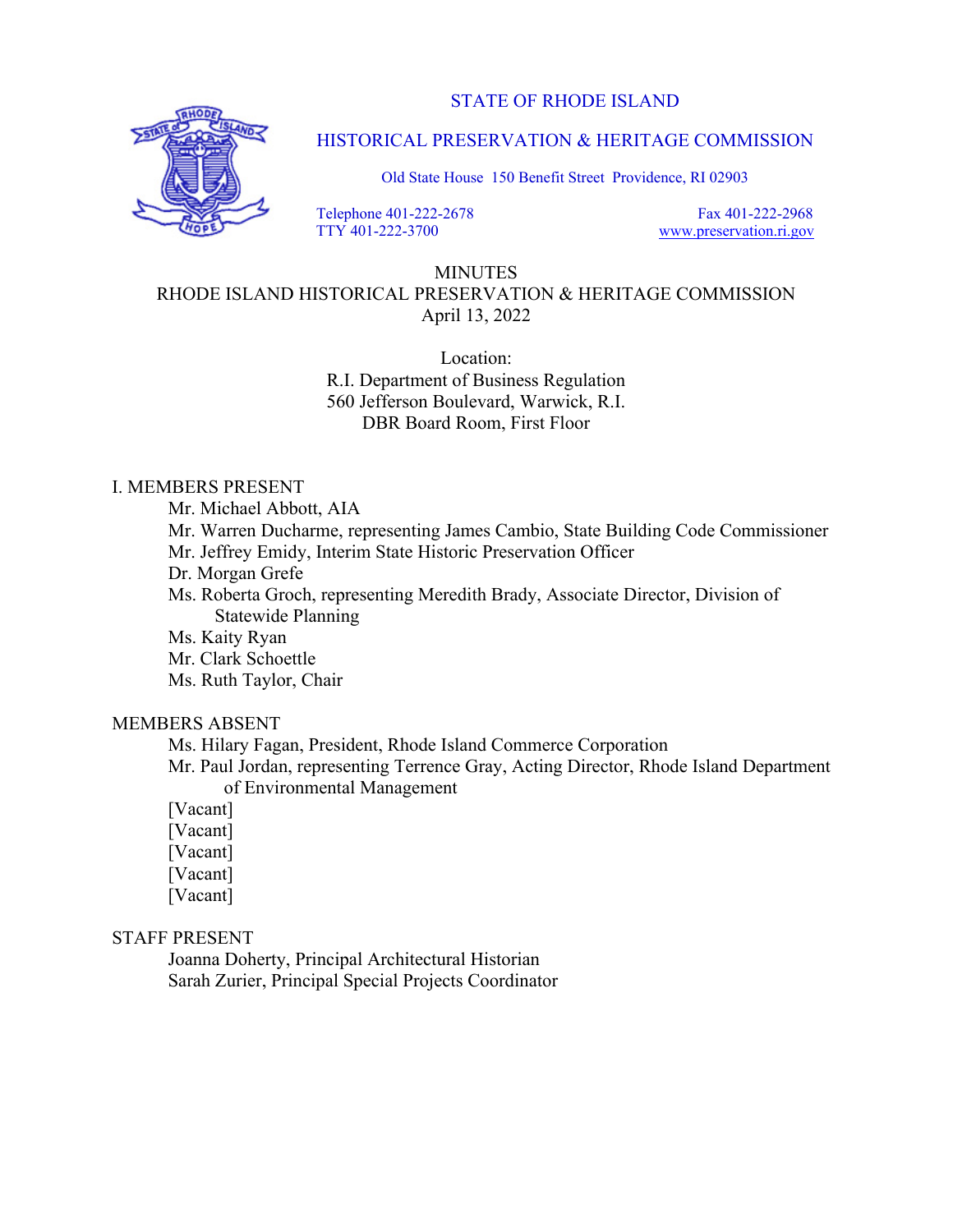#### RIHPHC MINUTES 2 April 13, 2022

- II. AGENDA
- 1. Call to Order

The meeting was called to order at 9:33 A.M., Ms. Taylor, Chair, presiding.

2. For approval: Minutes of March 9, 2022, Commission meeting

On a motion by Ms. Ryan, seconded by Mr. Abbott, the commissioners voted unanimously to approve the minutes of the March 9, 2022, Commission meeting as they appear in the draft.

3. Interim Executive Director's Report

Jeffrey Emidy reported that:

- a. The proposed window replacement at Riverside Middle School, in East Providence, has not progressed. At the last meeting, he told the commissioners about the project to replace the windows at the school, and that we were at an impasse with the East Providence Superintendent of Schools. There was nothing for the Commission to do last month because he was awaiting official notice that the school department was terminating consultation. He received a letter March 29<sup>th</sup>, informing him that the School Department does not believe that the Commission has proper jurisdiction over the project, but not explaining that opinion. The letter also says that they are going to go ahead with the plan they previously submitted and requested a "denial letter" from RIHPHC . He responded the next day with a letter stating that, since they are questioning RIHPHC jurisdiction, he needs to know what the federal and or state funding and permitting sources are for the project in order to respond. On April 4, he received an email from Superintendent Crowley stating that they forwarded our request to their lawyer and the Department of Education's lawyer and again requesting an RIHPHC denial letter. He replied that he needs the answers to his questions in order to know what regulations he is responding under. Superintendent Crowley replied that they are already months late due to this situation and to forward all information to the School Department attorneys and RIDE. He has heard nothing since.
- b. The State Historic Tax Credit program is about to sunset again, on June  $30<sup>th</sup>$ . There are bills in the House (H7754) sponsored by Representatives Speakman, Donovan, Ajello, and Carson, and Senate (S2604) sponsored by Senators Euer, DiPalma, and Felag, to extend it. The Senate bill was scheduled for a hearing on April  $7<sup>th</sup>$ . He has not heard how that went nor has he heard a date for the House bill.
- c. The Old State House Exterior Rehabilitation Project Ribbon Cutting event will be held today at 12:30. Governor McKee, Lieutenant Governor Matos, Senator Zurier, new director of DCAMM David Patten, and staff from Senator Reed's office are coming, among others. He invited the commissioners to come by after this meeting.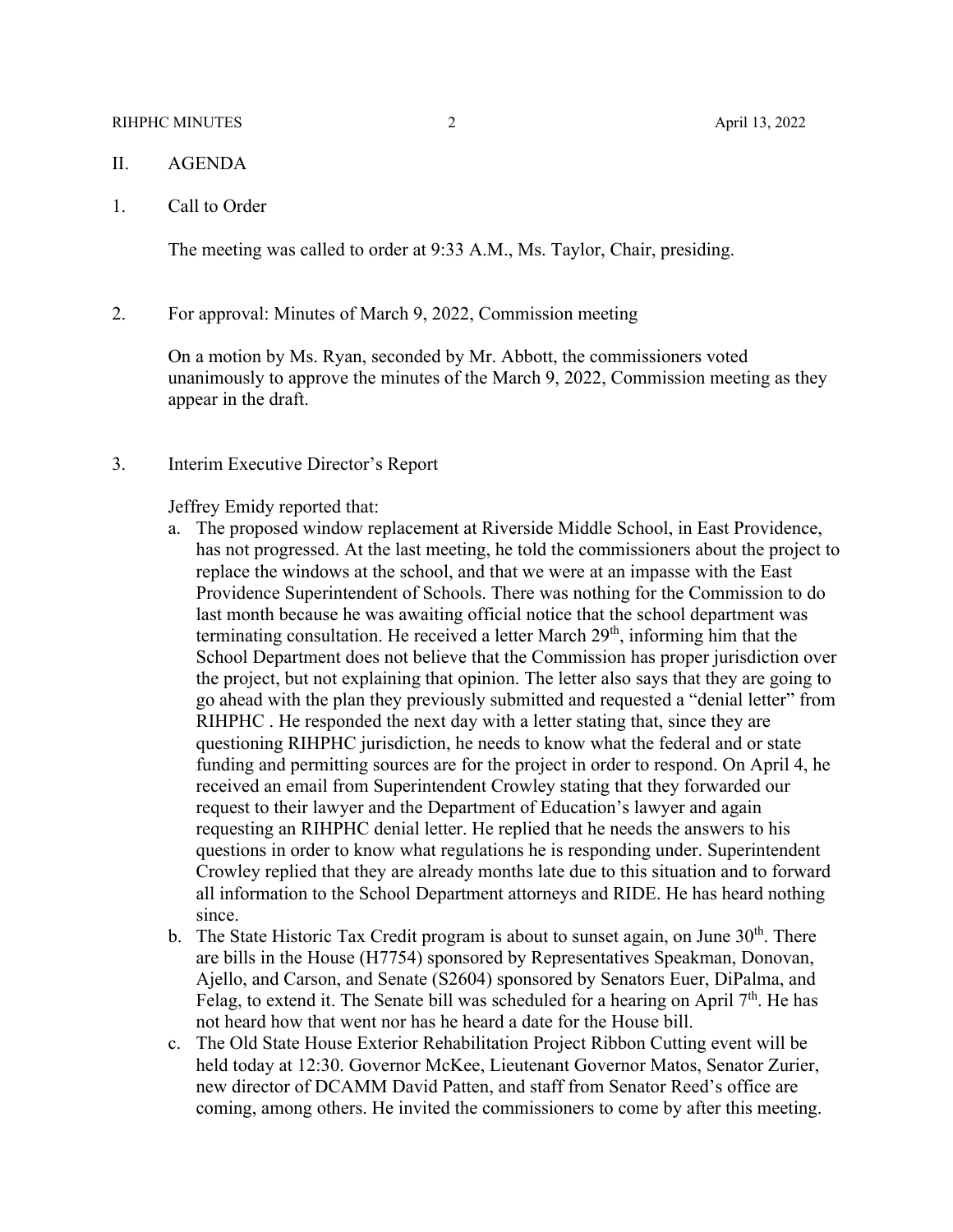- d. A reporter from the *Boston Globe* is doing research for an article about the *Endeavour* shipwreck. He submitted an Access to Public Records Request to our office. The article could be about the relationship between RIHPHC and the RI Marine Archaeology Project/Dr. Kathy Abbass, or we're hearing that it might be primarily about Dr. Abbass and her organization. Mr. Emidy explained that he wanted the commissioners to be aware that something might come up.
- e. At the March meeting, we talked about a policy for easement reviews by staff and the Commission. Mr. Emidy has not had a chance to pursue that further.
- f. On March 28th, Preserve Rhode Island released the nomination forms for the annual Rhody Awards for Historic Preservation. We have included the announcement on RIHPHC social media. Nominations are due May  $9<sup>th</sup>$ .
- g. One staffing update to report is that Mr. Emidy submitted the initial paperwork to request authorization to fill Joyce Gervasio's CFO position. That is moving slowly through state HR. The request is to use a different job title than Ms. Gervasio was working under, one that is more specific to what we need; she was working under a very general job description. Mr. Abbott asked about progress to fill other vacancies. Mr. Emidy explained that some of them are being considered for changes in the job descriptions or salary increases, so we are holding off on those until those changes are processed, in order to attract more or better candidates.
- 4. For consideration: State Historic Preservation Review Board action Final approval: Woonsocket Company/Bernon Mills Historic District – Additional Information Front Street, Woonsocket

Mr. Emidy reported that the State Historic Preservation Review Board had, at its meeting on January 3, approved a nomination for additional information on the Woonsocket Company/Bernon Mills Historic District to be sent to the National Park Service for inclusion. The district was listed in the National Register in 1973. The property has been partially vacant and partially redeveloped since about 2008. The current proposal to redevelop the remaining buildings using tax credits required a reassessment of the 1973 nomination. MacRostie Historic Advisors' Ryan Cameron wrote the additional documentation.

The mill complex is located in the center of the city, along the east bank of the Blackstone River, just downstream of the flood control dam and Market Square and east of Main Street. When the complex was listed in 1973, six resources were noted in the inventory, the period of significance was " $19<sup>th</sup>$  century," and areas of significance were architecture and industry. The history recounted in the nomination is thin and focused on the textile use of the property. As was the norm at the time, contributing and noncontributing status for the resources was not assigned, so everything that was mentioned in the nomination is presumed to be a contributing resource.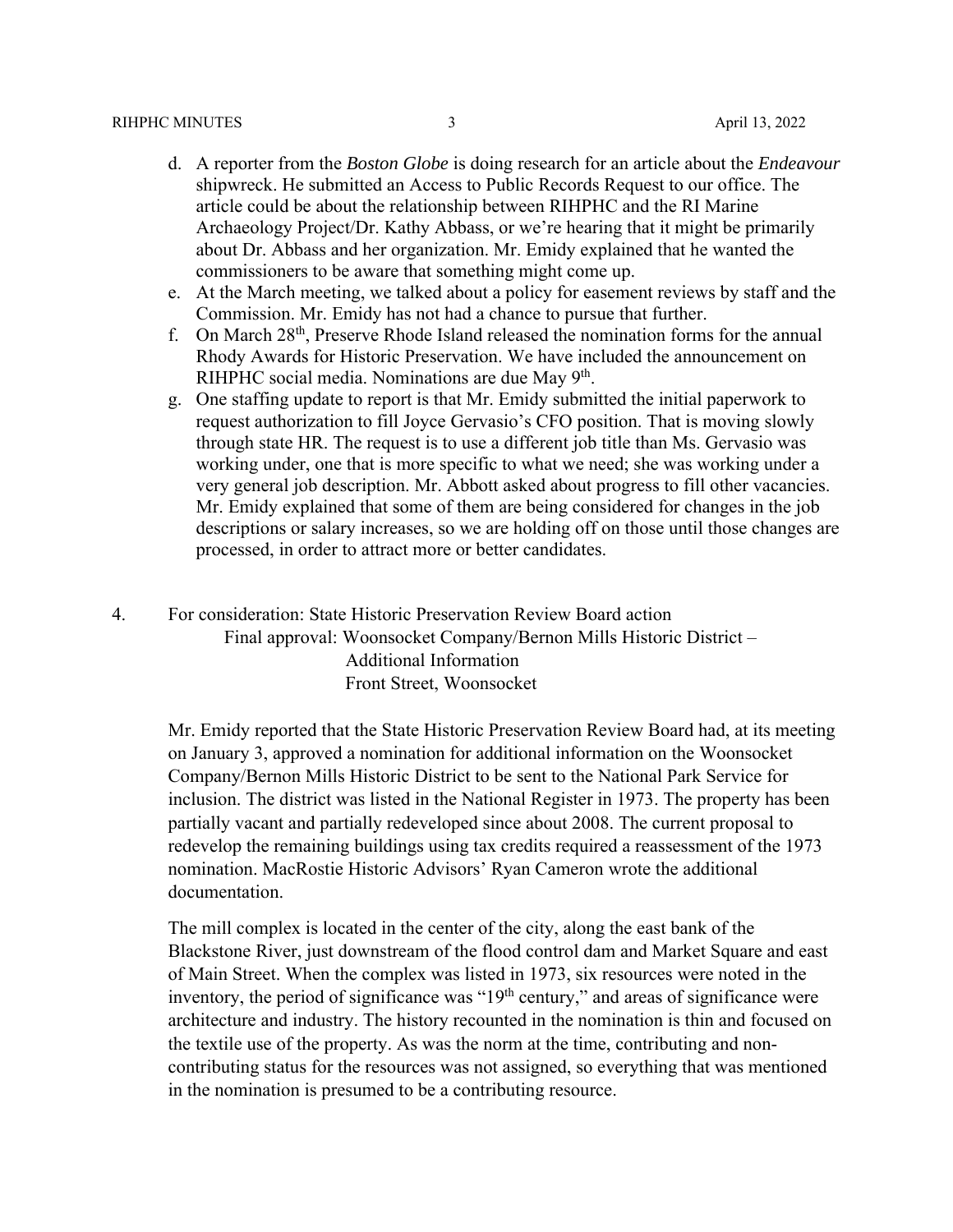The 1973 nomination's property map is a sketch; it is not to scale, building footprints are not accurate, and it does not include all of the buildings on the site. Resources included in the 1973 nomination include: the Number 1 Mill, built in 1827-28 for the Russell Manufacturing Company - the oldest factory in the country using slow-burning construction; the Number 2 Mill, built in 1833 for the Woonsocket Company, that building was converted into condominiums between 2005 and 2007; the Number 4 Mill, which was built in 1859; a small commercial building that was built by 1911; and a Power Plant that was demolished about 2008 during a redevelopment effort. With the exception of the Power Plant, these all remain today as contributing resources.

The information being added to the nomination includes twentieth century use of the site. The Woonsocket Company went out of business in 1883, and the complex was purchased by the Woonsocket Electric Machine and Power Company in 1887. This company would become the Blackstone Valley Gas and Electric Company in 1912. The Woonsocket Electric Machine and Power Company played a vital role in the spread of electrical use within Woonsocket, but also to neighboring towns in Rhode Island and just over the state line into Massachusetts. Blackstone Valley Gas and Electric (BVG&E) followed suit, eventually providing services to Woonsocket, Cumberland, Lincoln, Pawtucket, Central Falls, and North Smithfield. Valley Gas was eventually split off from BVG&E. In the 1980s, Narragansett Electric purchased BVE, then National Grid purchased both the former Valley Gas and BVE.

This additional documentation more accurately defines and extends the period of significance for the district from " $19<sup>th</sup>$  century" to " $1827$  to  $1968$ " to include the use of the property for electrical generation and to end when BVE built its new headquarters in Lincoln in 1968 and moved most of its operations there. They would all eventually be moved to Lincoln.

Three extant buildings were not included in the 1973 nomination, a garage, a power house, and a gate house. The garage was built in 1904 for the Woonsocket Electric Machine and Power Company as its garage and auto repair shop. It is a two-story, brick building. An interesting feature is a set of double doors on the second story that used to open to an exterior ramp that allowed trucks to be driven up and inside the building for maintenance. The building has a steel frame for the second floor, with a concrete floor containing pans or openings so you can access the bottom of a vehicle or for draining fluids.

The power house is a small, concrete structure that was constructed between circa 1903 and 1911. It has been truncated somewhat at the top and one end. The earlier power trench was diverted to supply water to run equipment in this building. The small, woodframed gate house was constructed at the Front Street entrance to the lot in 2007. It is considered non-contributing.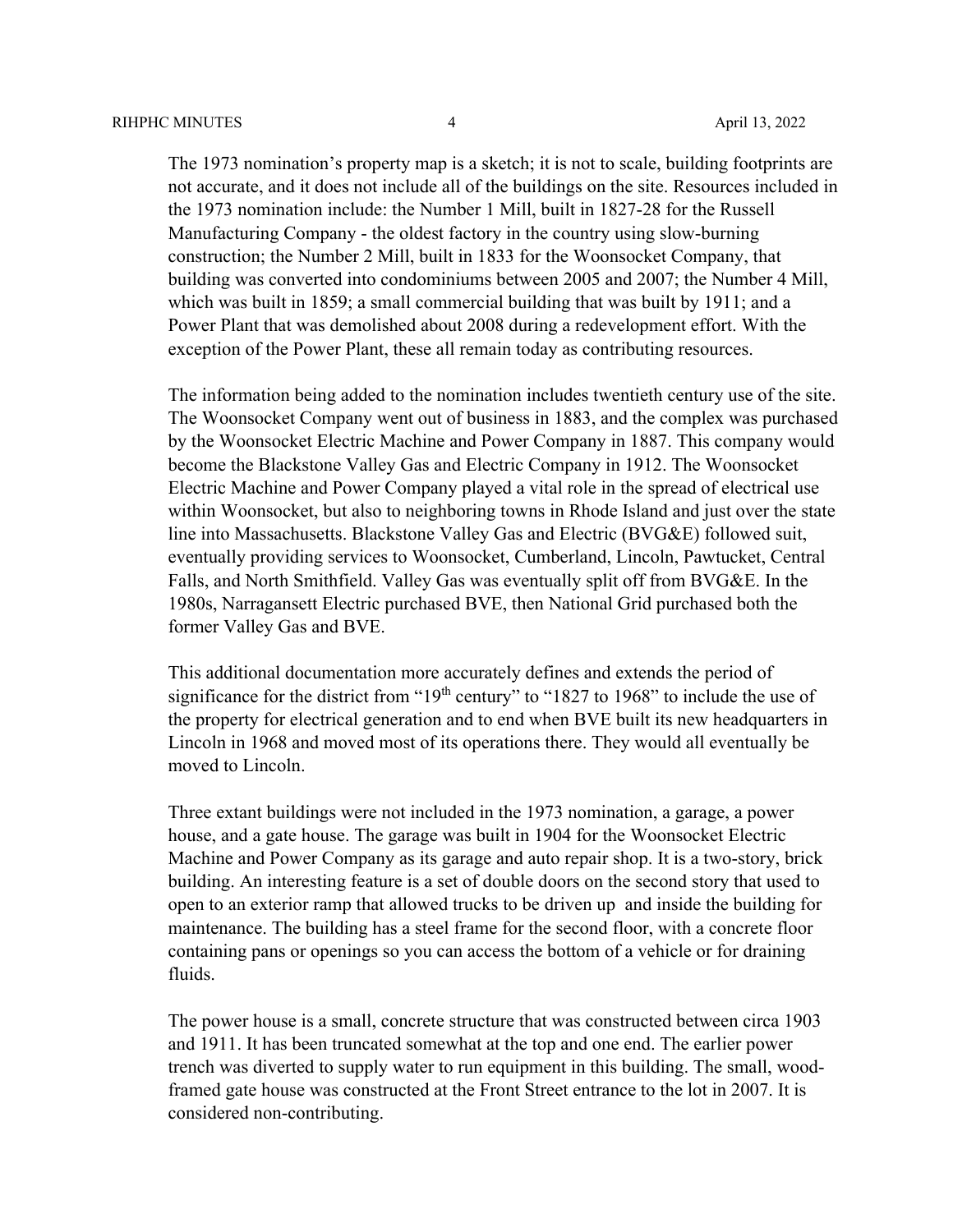The additional documentation that is being added for the Woonsocket Company/Bernon Mills is not meant to be a re-write of the nomination. It does not really contribute a lot of new historical information to the period that is already covered. However, it will provide a better, more accurate map, with a more accurate boundary for the property and more accurate building footprints both on, and adjacent to, the parcel. It will update the building and structure count to remove the power plant and add the power house, garage, and gate house. It will extend the Period of Significance from "19<sup>th</sup> century" to 1827-1968 to include not only the textile manufacturing use of the property, but also the electrical generation use, and also to explain the context of the electrical generation history of the property. It will also provide updated photographs of all of the buildings on the site. The staff agree that this additional documentation makes the case for adding the later, electricity generation facilities to the nomination, with the garage and power house as contributing resources.

Mr. Schoettle noted that the western boundary of the property is drawn in the middle of the Blackstone River on the 1973 map, but on the eastern edge of the river on the new map. He asked which is correct. Mr. Emidy explained that the new map is correct; it conforms to property lines.

A motion to support the Review Board action was made by Dr. Grefe and seconded by Mr. Abbott. The Commission voted unanimously to approve the motion.

5. For information: Update on Rhode Island Cemetery Weeks

Sarah Zurier reported that Rhode Island Cemetery Weeks program, the RIHPHC's collaboration with the R.I. Advisory Commission on Historical Cemeteries, has begun. As of today, there are 87 programs being offered, and it is likely that a few more will be added. She reminded the Commission that this all started with them; when we spoke about the 2022 RIHPHC conference, Dr. Grefe asked if we could look at landscapes. When the conference was cancelled, that theme remained. Cemetery Weeks has really been an effort to connect people and it has already received some good press coverage. Ms. Zurier encouraged the commissioners to check our website for the schedule and to try to attend one or more events.

6. For information: Update on RIHPHC executive director hiring process

Ms. Taylor reported that there hasn't been progress since our last meeting. The state employment specialists have approved the hiring, and now it has moved on to the budget department. Mr. Abbott stated that the budget should not be a problem since we've always had an executive director. Ms. Taylor stated that she will continue periodically checking in with her state HR contacts.